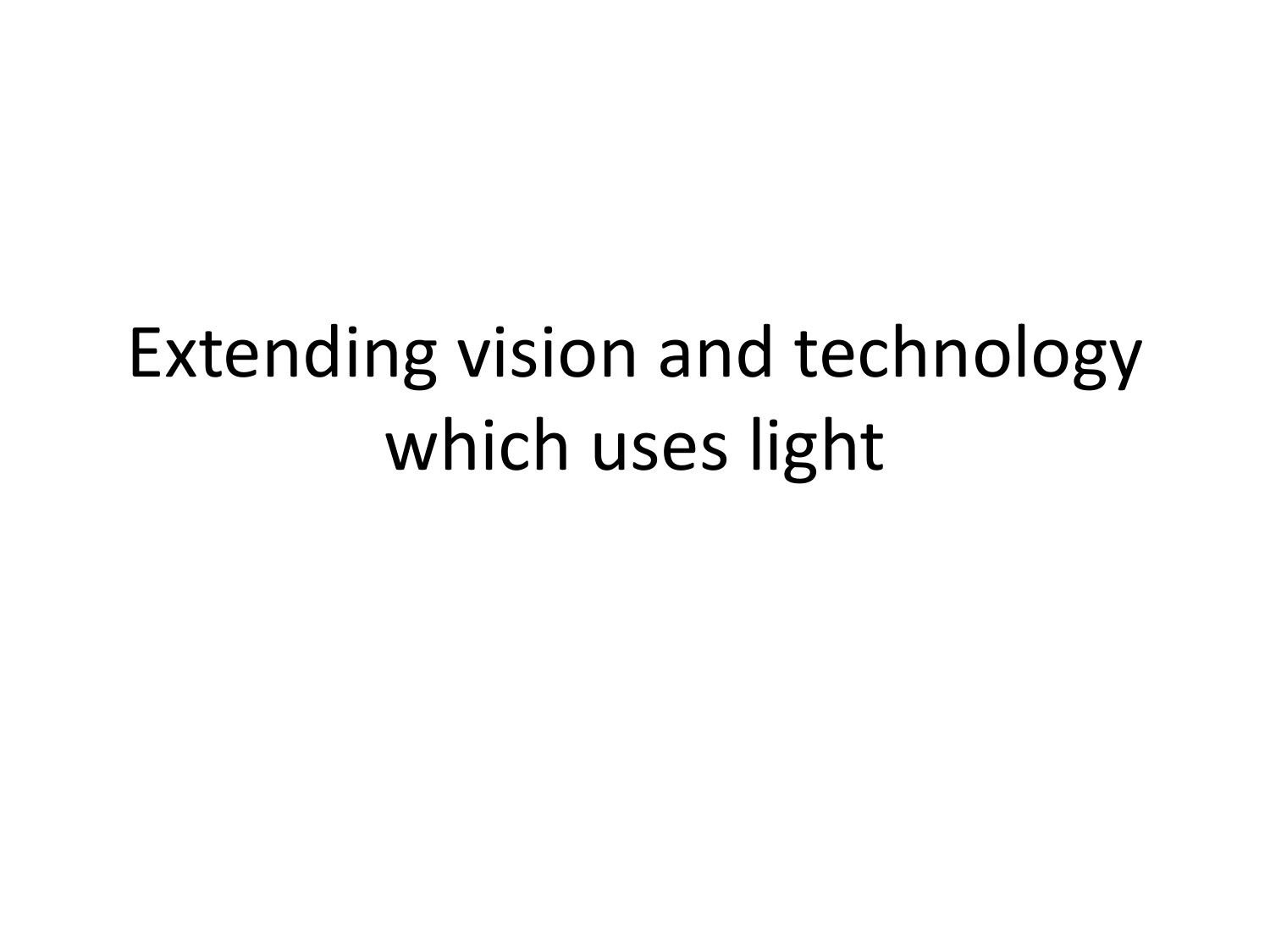# Focusing

- In order for an image to be clear the light rays from one point must all converge in the right place (e.g. the retina in the human eye or a screen).
- In the human eye we focus by changing the shape of the lens. In other devices focusing is done by changing the distance from the screen to the lens.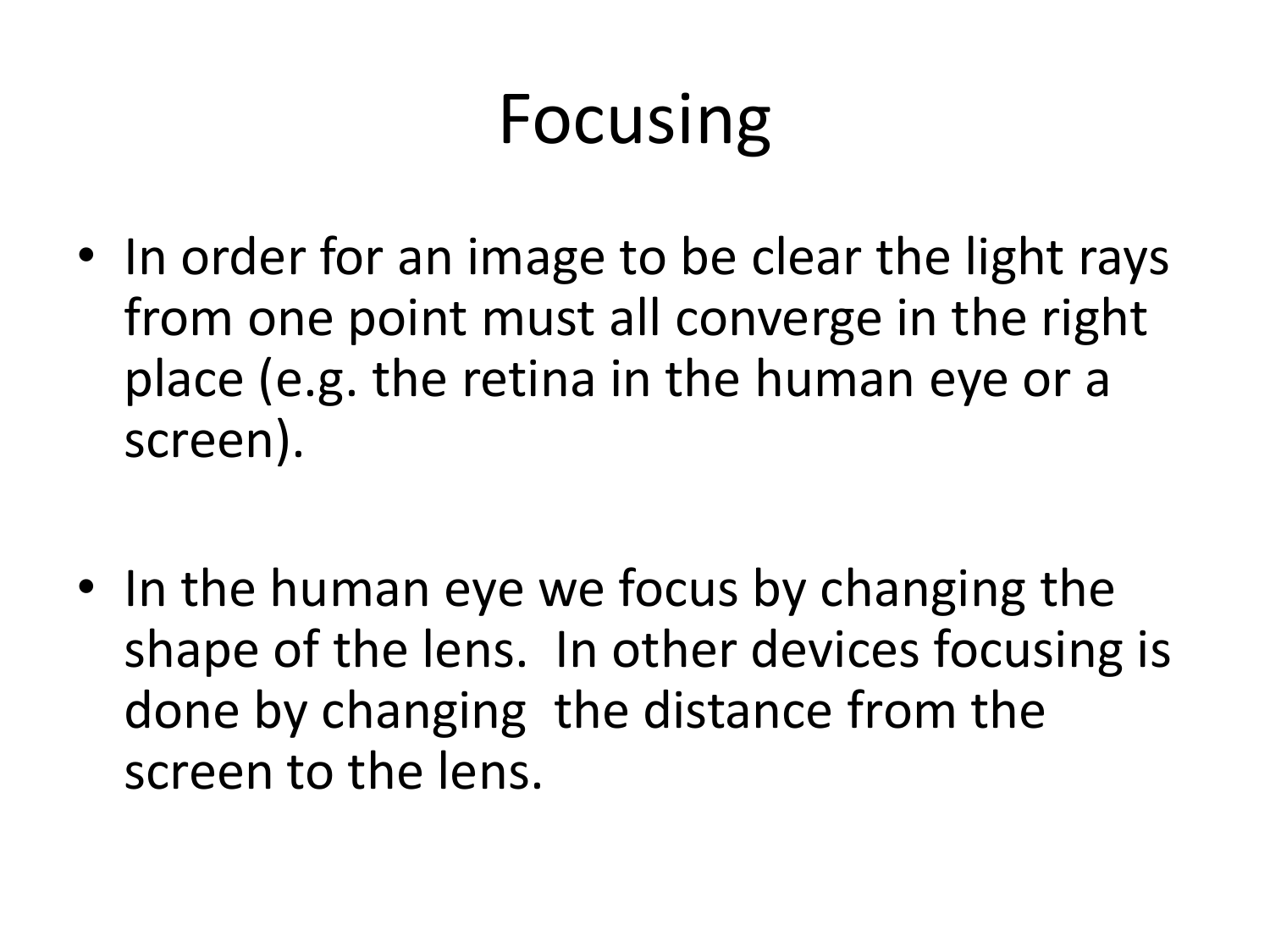# Compound Light Microscopes

- Let us see really small things
- Use two convex lenses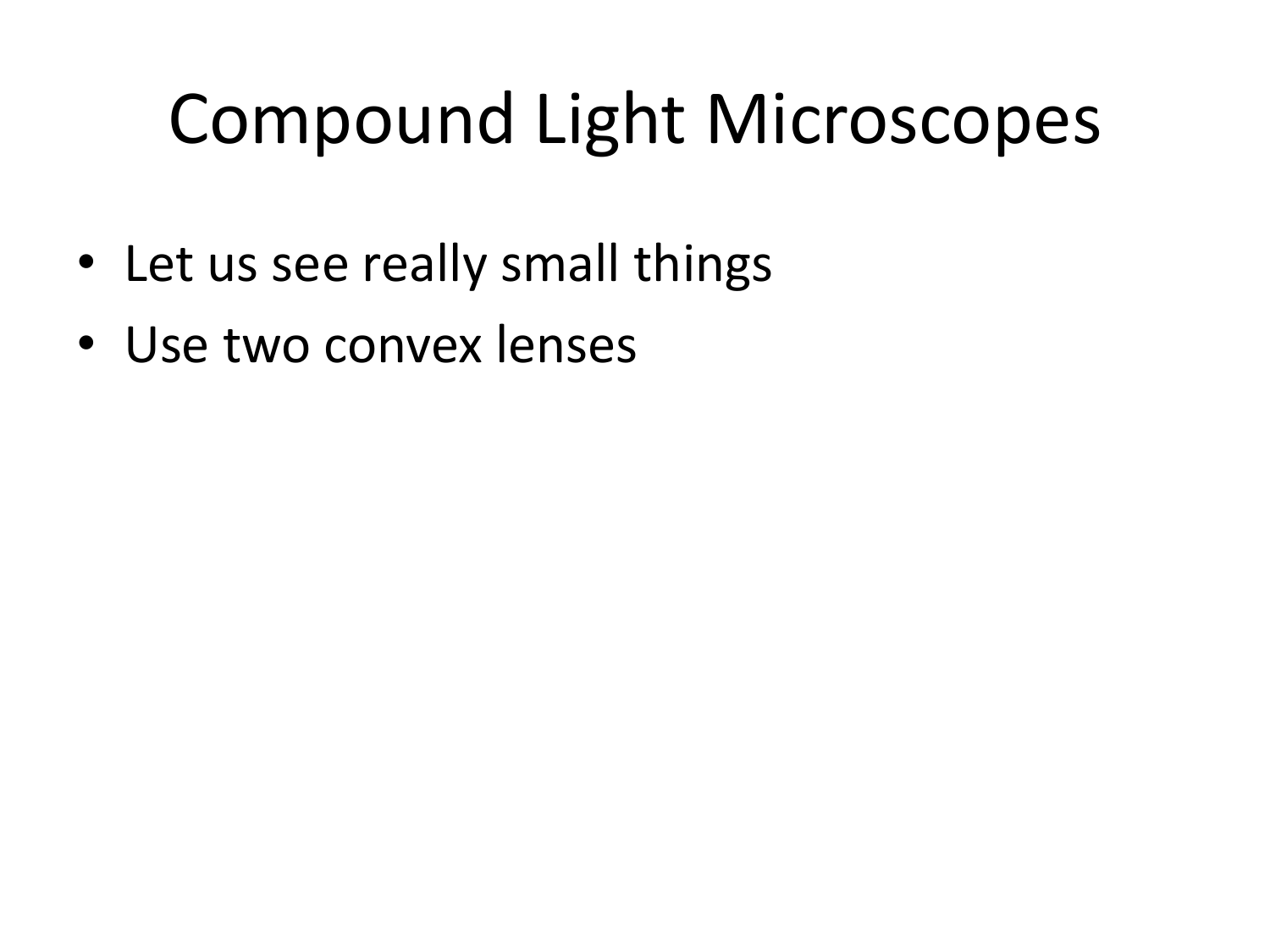## **Telescopes**

- Distant objects are hard to see because very little light from them reaches our eyes
- A telescope collects more light from the object so it can be seen.
- A refracting telescope uses two convex lenses, much like a microscope.
- A reflecting telescope uses a concave mirror, plane mirror and convex lens.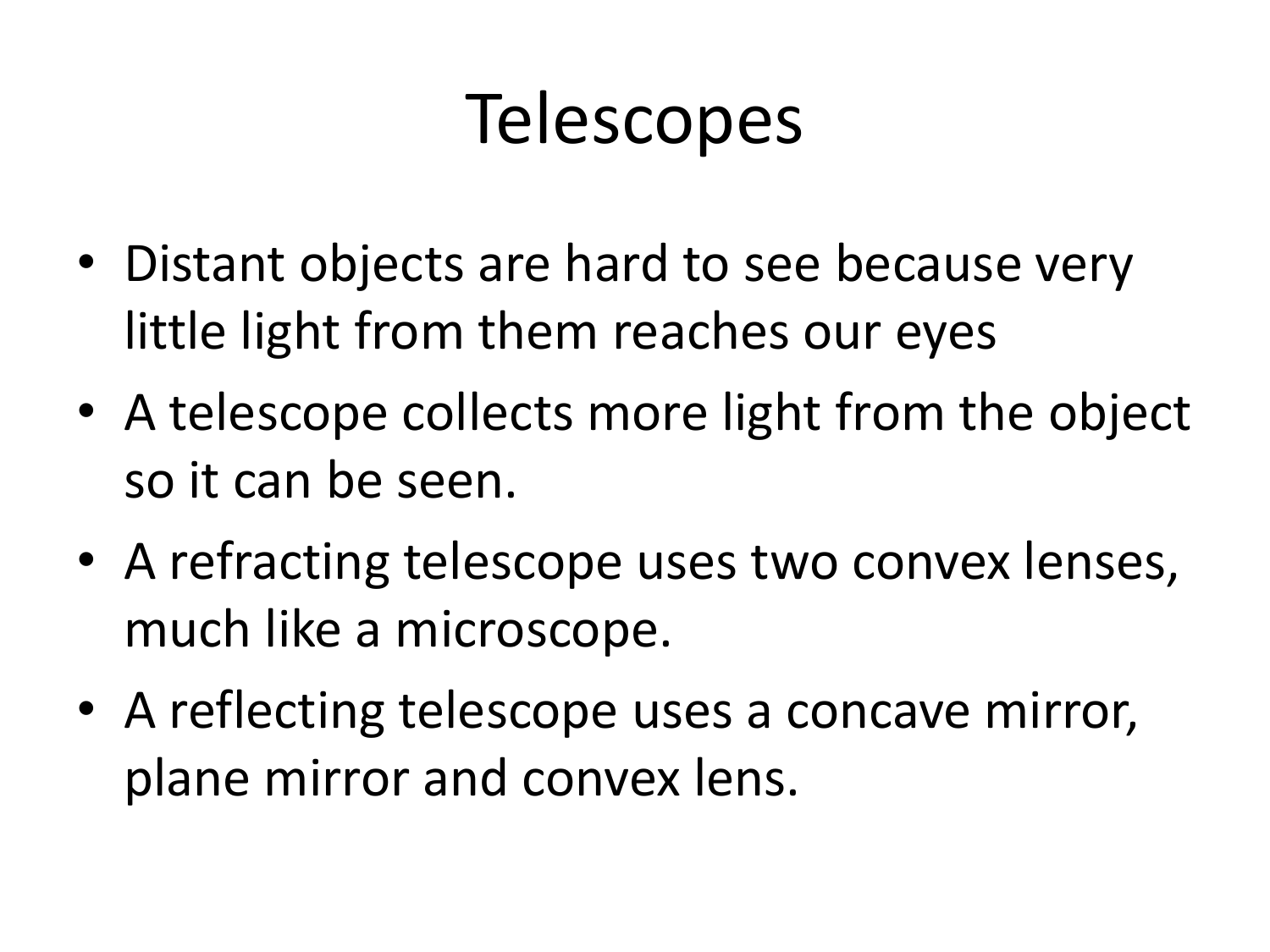### Cameras

- Light enters a camera and is focused by a lens
- The amount of light which enters is controlled by making the aperture larger or smaller.
- For a very brief amount of time light is allowed past the shutter where it hits an electronic material which reacts to light.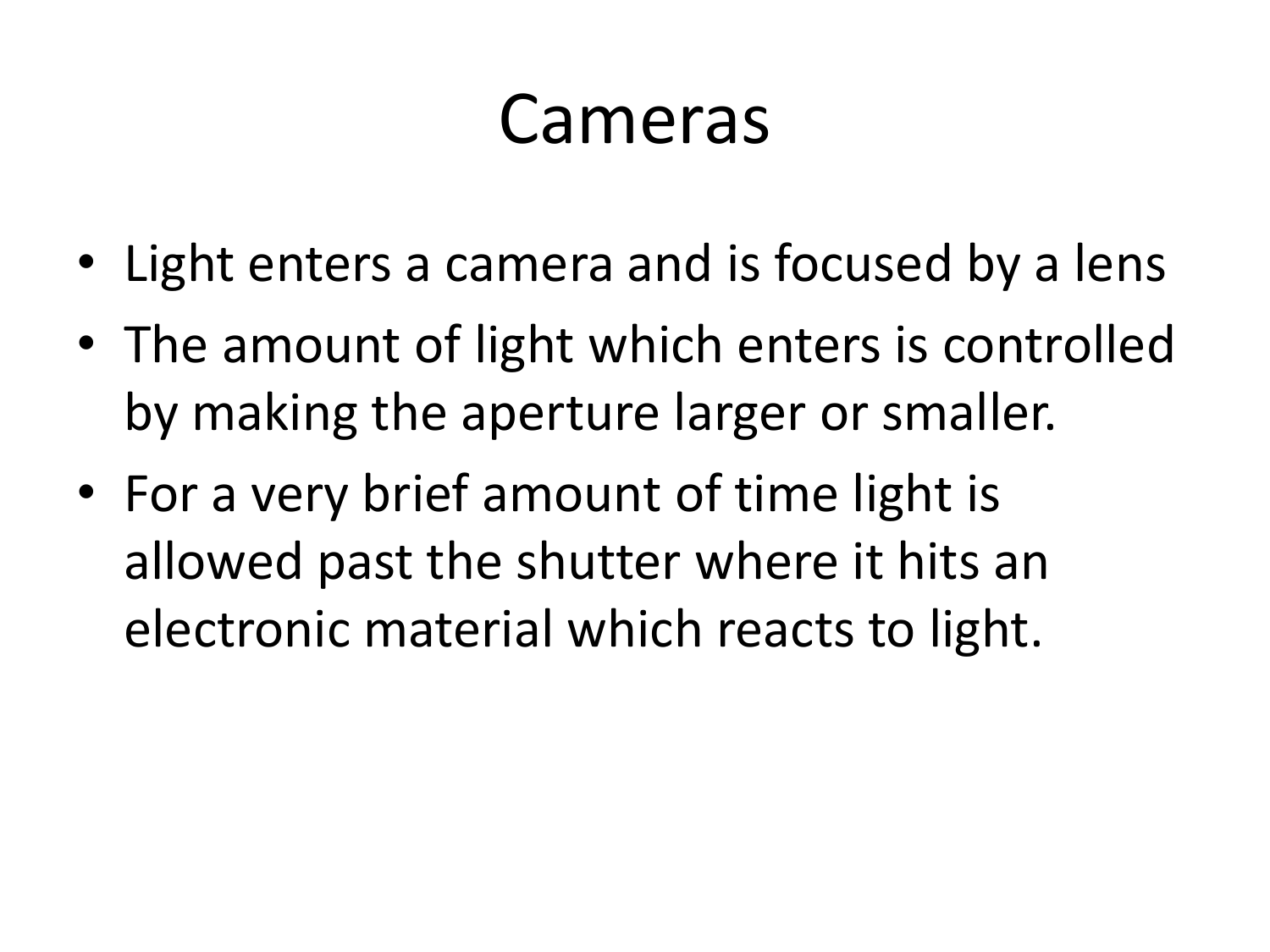#### Lasers

• Light from a laser all has the same wavelength and moves in the same direction.